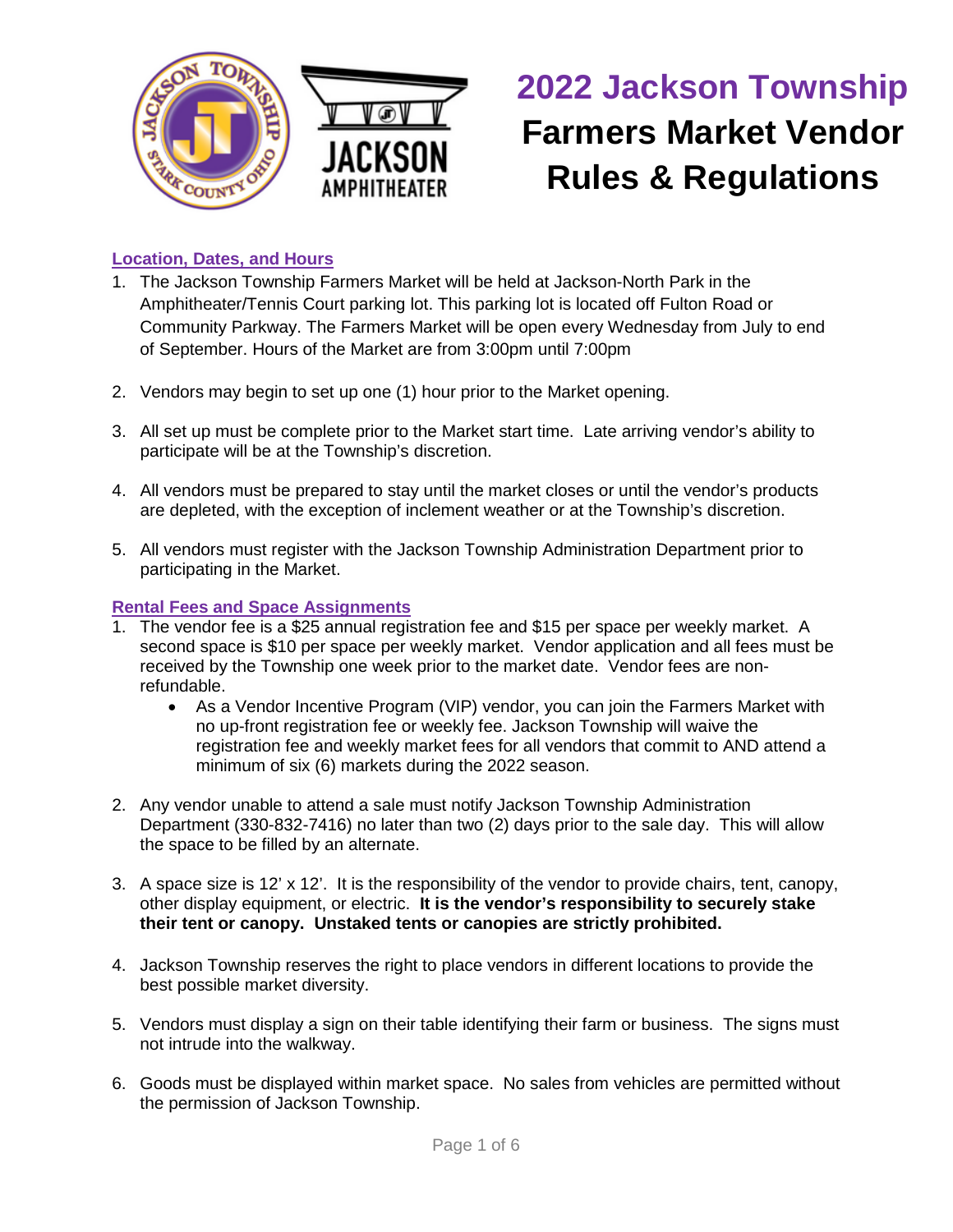## **General Guidelines**

- 1. Two (2) No call/No shows by a vendor will cause suspension from participating in the market for the remainder of the season. NO refunds will be given.
- 2. No CSA (Community Supported Agriculture) sales or deliveries or transactions are permitted before, during, or after the Markets on Township property.
- 3. Vendors are to set their own prices. For customer ease, prices for all items are to be clearly marked.
- 4. No loud music or shouting of prices.
- 5. It is the vendor's responsibility to obtain all licenses and permits, and pay any fees required by State or local government. This includes the vendor's license for goods sold for which a sales tax must be collected.
- 6. Scales must be accurate and are required to have Stark County inspection of weights and measures.
- 7. Vendors must comply with all laws, ordinances, and regulations of the United States, State of Ohio, Stark County, and Jackson Township.
- 8. Vendors will keep their area clean and free of debris during the market and will clean up their area after the Market.
- 9. Vendors are encouraged to assist in promoting the Farmers' Market.
- 10. No live animals may be sold or given away at the Market. (No pets in North Park)
- 11. Jackson Township reserves the right to prohibit the sale of any item by any individual vendor.

## **Vendor Parking**

Only one vendor vehicle may park near their area for stocking purposes only. Trucks parked on an incline must have their wheels chocked.

## **Available Products**

Jackson Township has the right to monitor the products that are for sale by vendors and restrict the sale of items that do not meet the mission of the market. Items offered at the Market may also be restricted to help maintain a diverse market for the customers.

- 1. All products labeled certified organic must be certified by an accredited organization in accordance with the rules of the National Organic Program.
- 2. Fresh unprocessed fruits or vegetables.
- 3. Bakery products and other "cottage foods" must meet all labeling requirements.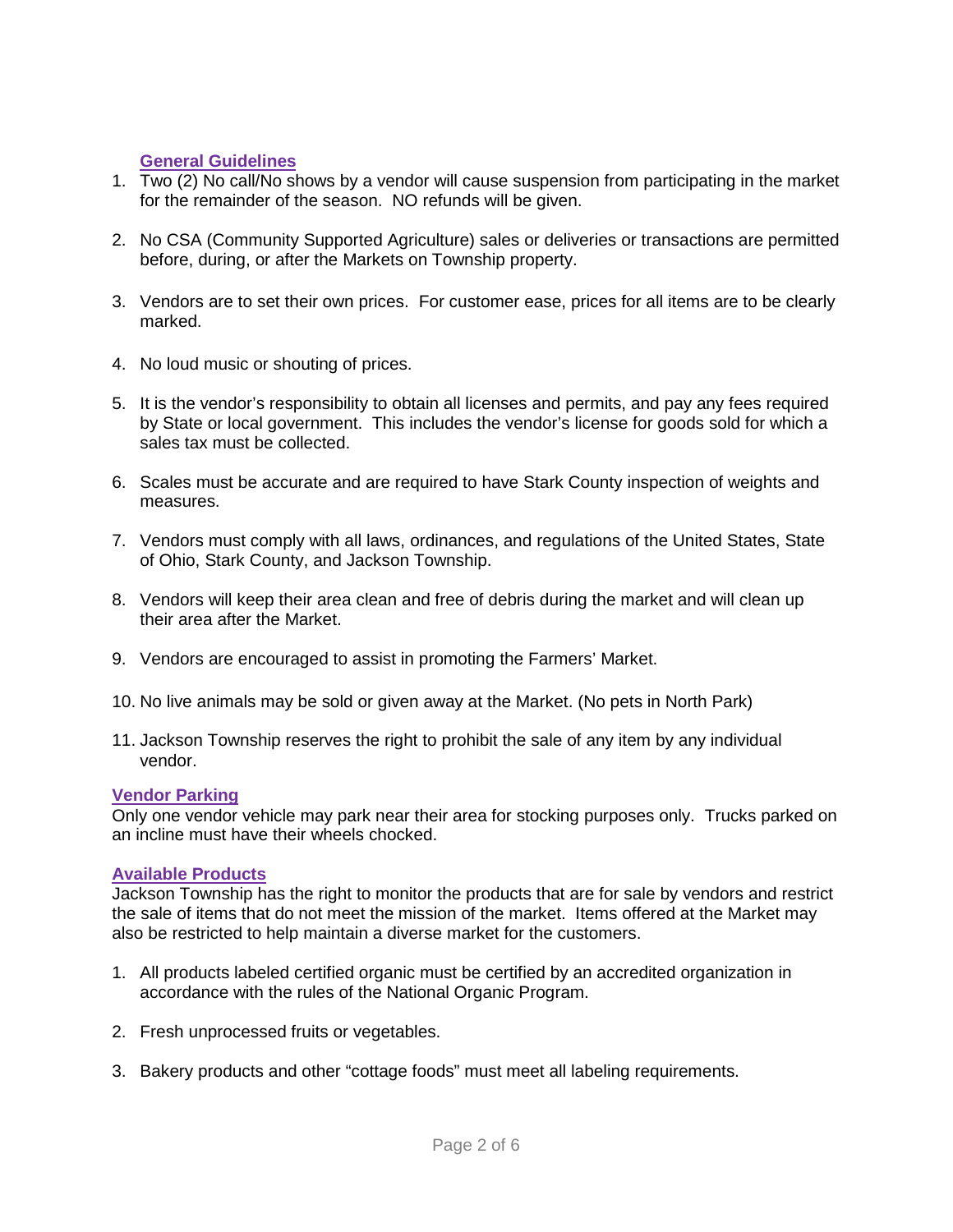- 4. Flowers, plants, bulbs, and/or seed must be locally grown production. No imported items will be permitted for sale.
- 5. Eggs or food items requiring refrigeration must be in compliance with food storage regulations.
- 6. All edible products sold at the market must be grown in Ohio or made from Ohio grown ingredients. Local producers and those outside the northeast Ohio area are welcome.
- 7. No alcoholic beverages or firearms are permitted on the premises.
- 8. Flea market or second hand type items are not permitted.
- 9. Any dispute concerning products must be appealed in writing to the Township Administrator.

## **Compliance**

- 1. Vendors must comply with all applicable local health department, Ohio Department of Agriculture, USDA (614-728-6250) and other federal, state, or local licenses which may include a food license from the Stark County Health Department (330-493-9904). A copy of the food license (if required) must be provided to Jackson Township with your application. State and local licenses must be displayed within the vendor's space.
- 2. The Jackson Township Farmers' Market is not responsible for the enforcement of USDA, ODOA or any other local regulations. Each vendor is responsible to be aware and be in compliance with regulations for their sales.
- 3. All vendors are independent entities and are responsible for compliance with local codes and paying all applicable taxes, federal, state, and local. Personal and product liability is the responsibility of the vendor.

## **Proof of Insurance**

Jackson Township requires vendors to have specific proof of insurance, certificates of liability, or insurance coverage of \$500,000. Jackson Township is not responsible for any damage, loss, injury, theft, harm, or altercation that may occur before, during, or after the Market. Vendors take full responsibility for any and all liability for any such occurrence. Liability of Jackson Township is strictly limited to the employees and maintenance of the park. Your Certificate of Insurance needs to be submitted with your application.

Adopted February 22, 2022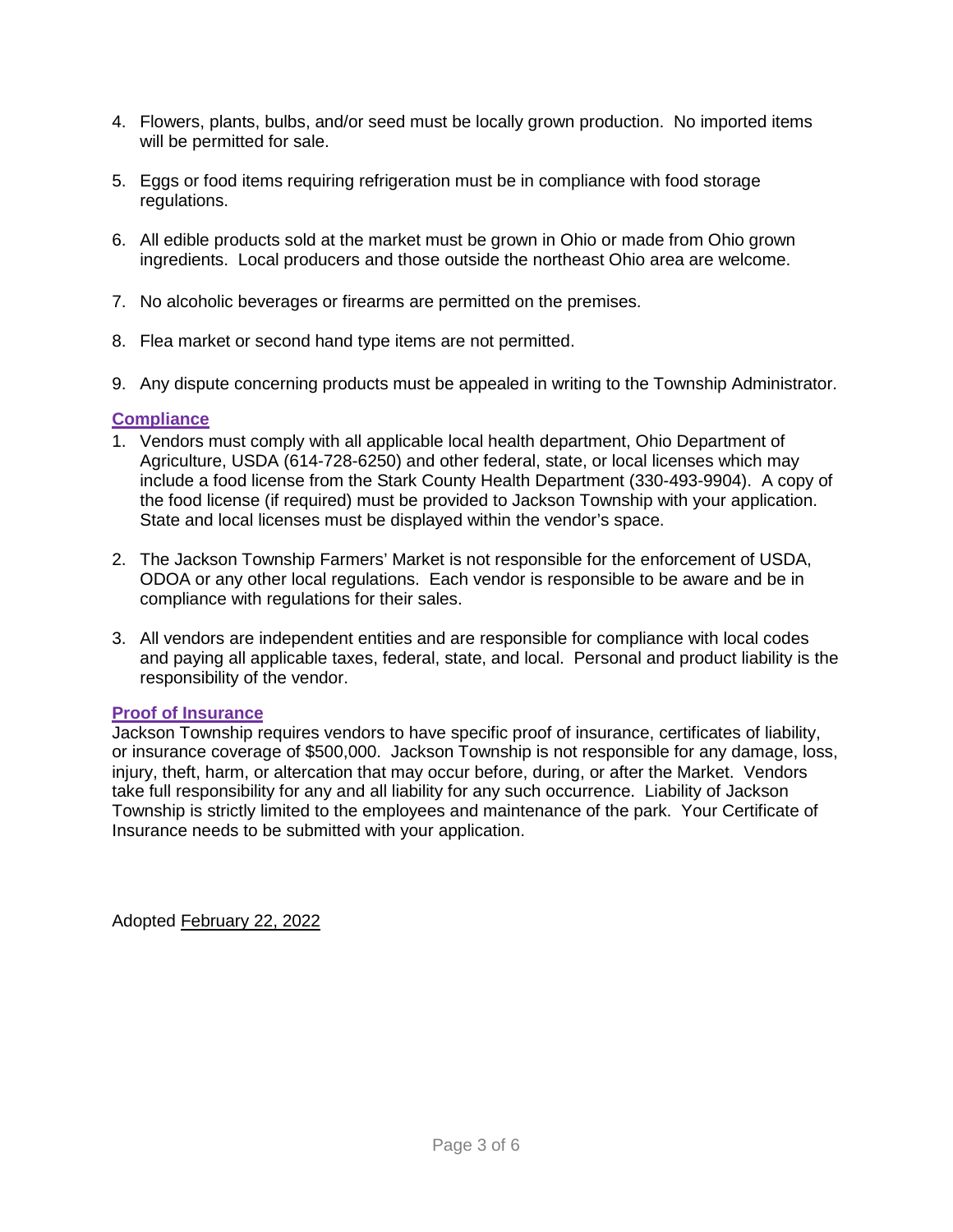## **[901:3-20-01 Criteria and definitions for cottage food operations.](http://codes.ohio.gov/oac/901:3-20-01v1)**

(A) Pursuant to division (B) of section [3715.025](http://codes.ohio.gov/orc/3715.025) of the Revised Code, cottage food production operations shall comply with the provisions of Chapter 901:3-20 of the Administrative Code.

(B) Definitions:

As used in Chapter 901:3-20 of the Administrative Code:

(1) "Adulterated" has the meaning stated in section [3715.59](http://codes.ohio.gov/orc/3715.59) of the Revised Code.

(2) " CFR " means Code of Federal Regulations.

(3) "Cottage food production operation" has the same meaning stated in section [3715.01](http://codes.ohio.gov/orc/3715.01) of the Revised Code.

(4) "Director" means the director of the Ohio department of agriculture.

(5) "Misbranded" has the meaning stated in section [3715.60](http://codes.ohio.gov/orc/3715.60) of the Revised Code.

(6) "Reduced oxygen packaging" means the reduction of the amount of oxygen in a package by removing oxygen; displacing oxygen and replacing it with another gas or combination of gases; or otherwise controlling the oxygen content to a level below that normally found in the surrounding atmosphere, which is approximately twenty-four per cent at sea level. It includes:

(a) Vacuum packaging, in which air is removed from a package of food and the package is hermetically sealed so that a vacuum remains inside the package; and

(b) Modified atmosphere packaging, in which the atmosphere of a package is modified so that its composition is different from air but the atmosphere may change over time due to the permeability of the packaging material or the respiration of the food. Modified atmosphere packaging includes: reduction in the proportion of oxygen, total replacement of oxygen, or an increase in the proportion of other gases such as carbon dioxide or nitrogen.

(7) All other technical definitions are the same as those found in section [3715.01](http://codes.ohio.gov/orc/3715.01) of the Revised Code.

## **[901:3-20-02 Labeling.](http://codes.ohio.gov/oac/901:3-20-02v1)**

(A) A cottage food production operation shall label each food product and include on the label the information mandated by section [3715.023](http://codes.ohio.gov/orc/3715.023) of the Revised Code, in addition to the food labeling requirements of 21 CFR Part 101 (April 1, 2014) .

(B) Food products identified and labeled in accordance with paragraph (A) of this rule are acceptable food products that a retail food establishment or food service operation licensed under Chapter 3717. of the Revised Code may offer for sale or use in preparing and serving food.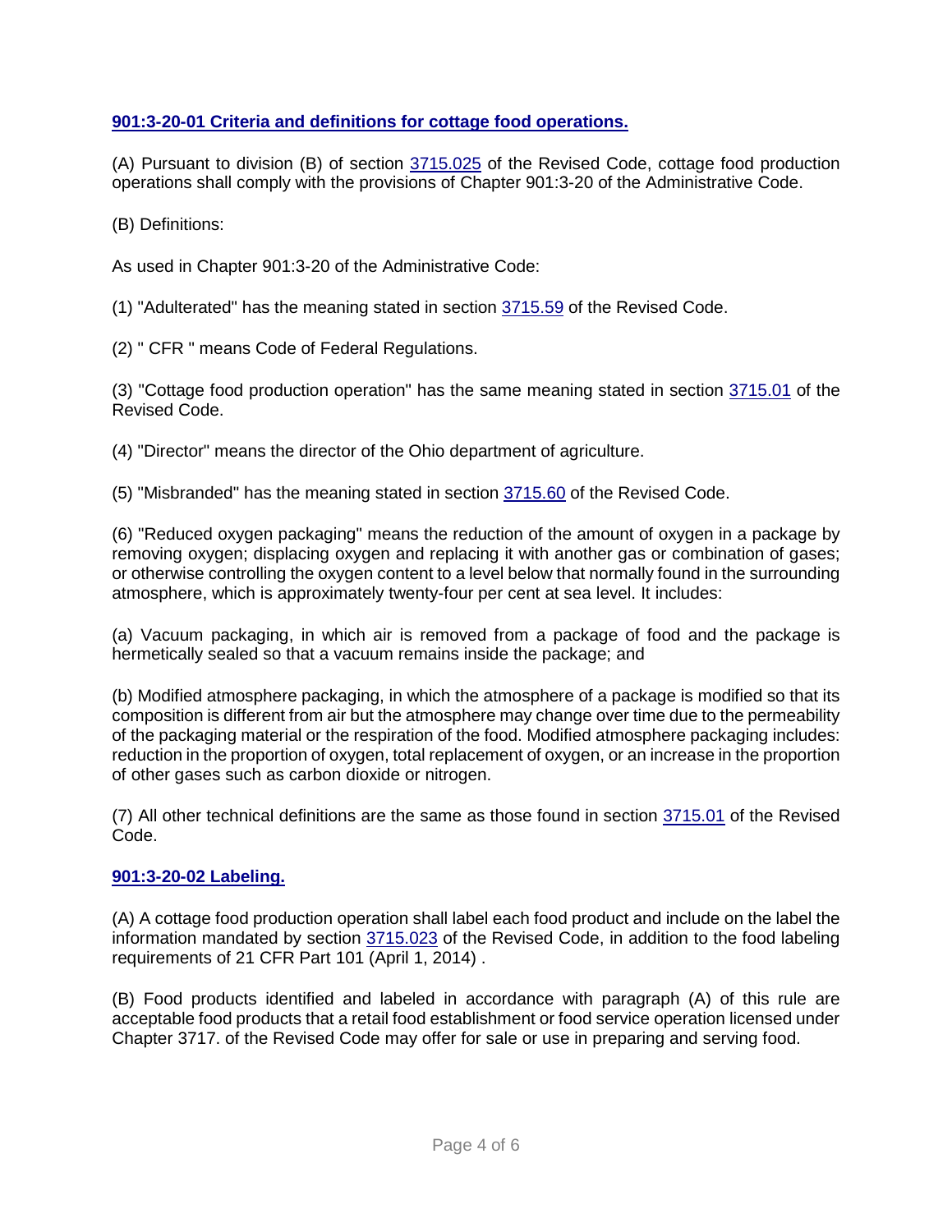## **[901:3-20-03 Cottage food products sampling.](http://codes.ohio.gov/oac/901:3-20-03v1)**

All cottage food products as outlined in rule [901:3-20-04](http://codes.ohio.gov/oac/901:3-20-04) of the Administrative Code are subject to food sampling conducted by the director of agriculture, or representative the director authorizes, to determine if a food product is misbranded or adulterated. A component of the food sampling conducted under this section may include the performance of sample analyses in accordance with Chapter 3715. of the Revised Code.

## **[901:3-20-04 Cottage food products allowed.](http://codes.ohio.gov/oac/901:3-20-04v1)**

- (A) The food items listed below are approved as cottage food products:
- (1) Non-potentially hazardous bakery products;
- (2) Jams;
- (3) Jellies;
- (4) Candy, not including fresh fruit dipped, covered, or otherwise incorporated with candy;

(5) Flavored honey which has been produced by a beekeeper exempt under division (A) of section [3715.021](http://codes.ohio.gov/orc/3715.021) of the Revised Code;

- (6) Fruit chutneys;
- (7) Fruit butters;

(8) Granola, granola bars, granola bars dipped in candy , if fruit is used in any of these products it must be commercially dried;

(9) Maple sugar produced by a maple syrup producer exempt under division (A) of section [3715.021](http://codes.ohio.gov/orc/3715.021) of the Revised Code;

(10) Popcorn, flavored popcorn, kettle corn, popcorn balls, caramel corn , not including popping corn;

- (11) Unfilled baked donuts;
- (12) Waffle cones and waffle cones dipped in candy;
- (13) Pizzelles;
- (14) Dry cereal and nut snack mixes with seasonings;
- (15) Roasted coffee, whole beans or ground;
- (16) Dry baking mixes in a jar, including cookie mix in a jar;
- (17) Dry herbs and herb blends;